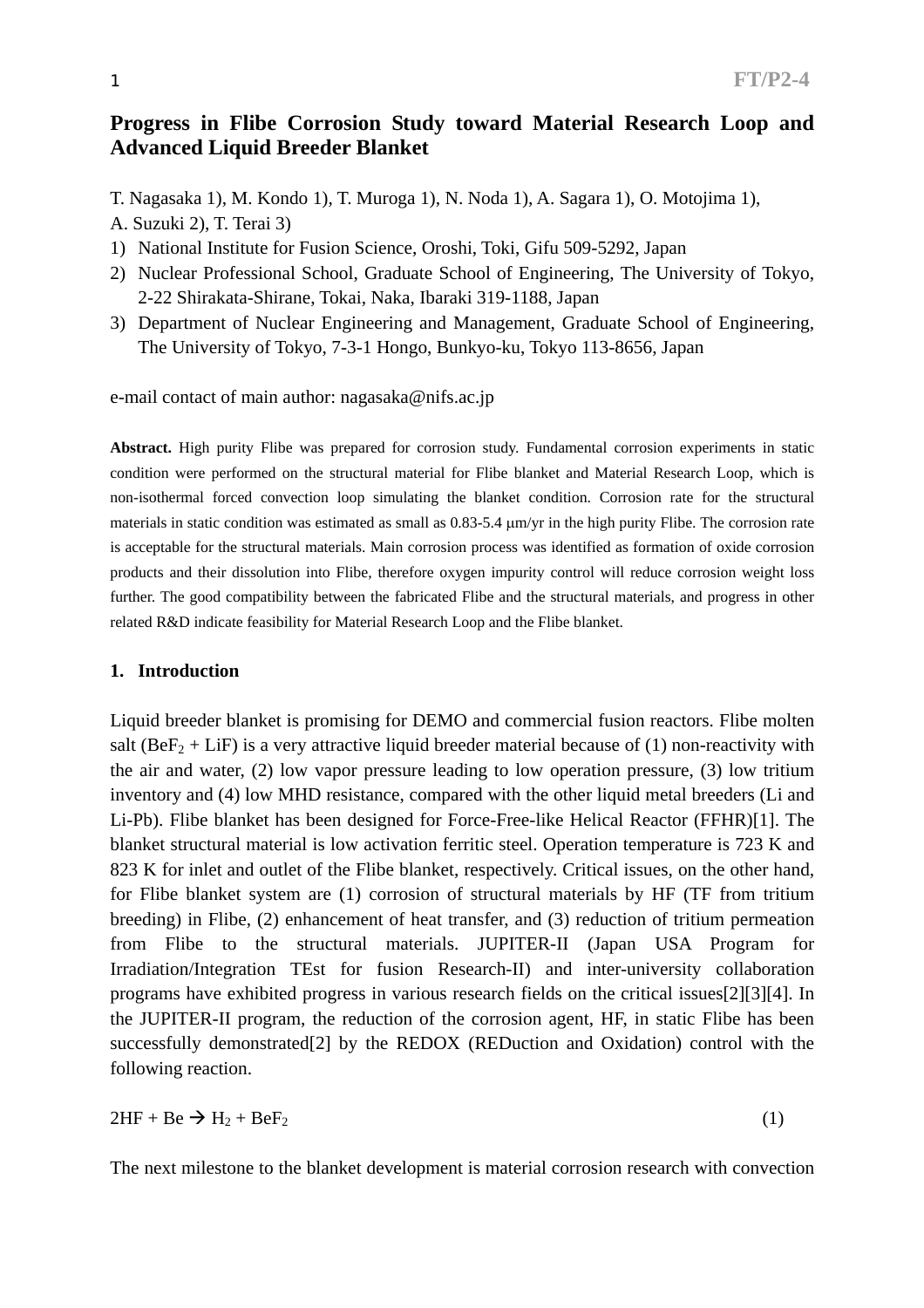loop to predict corrosion rate in the blanket condition.

Generally, static corrosion test is preferred to evaluate fundamental corrosion resistance of the materials. However, corrosion rate is usually enhanced under the flowing condition with temperature difference, compared with static condition, due to un-saturation of dissolution and removal of the corrosion products. Natural convection loop is used to examine the effect of un-saturation of dissolution under small flow velocity  $(< 0.1$  m/s), while non-isothermal forced convection loop can widely control flow velocity  $(0.1 \sim 10 \text{ m/s})$  and operation temperature, and leads to systematic corrosion tests under the Flibe blanket condition.

In the present study, purification technique for Flibe has been developed for the corrosion experiments, and also its scale-up has been demonstrated for application to the non-isothermal forced convection loop (material research loop). Fundamental corrosion experiments have been performed for the blanket structural material (JLF-1: Fe-9Cr-2W-0.1C) and the loop structural material (316L stainless steel: Fe-18Cr-8Ni-2Mo). From the progress in the fundamental researches and other related R&D, feasibility of the material research loop is verified.

## **2. High Purity Flibe Production**

High purity Flibe is required for materials corrosion test, because HF, O and metal impurities heavily affect corrosion rate in Flibe. In addition, the impurity levels for constituent elements of the samples, such as Fe, Cr, W, Ni, should be reduced for corrosion research to detect small dissolution of these elements by chemical analysis on Flibe. The goal for the first purification was set to obtain the same or higher purity compared with the conventional Flibe in the previous research[2].

A purification system for Flibe has been developed in TNF (The University of Tokyo-National Institute for Fusion Science Flibe Grove box) facility[5]. Flibe was fabricated from 99.5 %-grade Be $F_2$  and 99.9 %-grade LiF by melting in Ni crucible under He gas at 873 K. The composition was 33.3 mol %  $BeF_2 + 66.7$  mol % LiF. The melted Flibe was purified by He- 2 vol. % HF gas bubbling at 873 K and He – 5 vol. %  $H_2$  gas flowing at 873 K[6]. HF reduces oxygen impurity by the following reaction,

$$
2HF + BeO \rightarrow H_2O + BeF_2
$$
 (2)

where  $H_2$  removes metal impurity by reduction as the following reaction.

$$
\frac{x}{2} H_2 + MF_x \rightarrow x HF + M
$$
 (3)

M: Fe, Cr etc.

Improvements in the present study were  $(1)$  to use the high purity LiF and BeF<sub>2</sub>,  $(2)$  to flow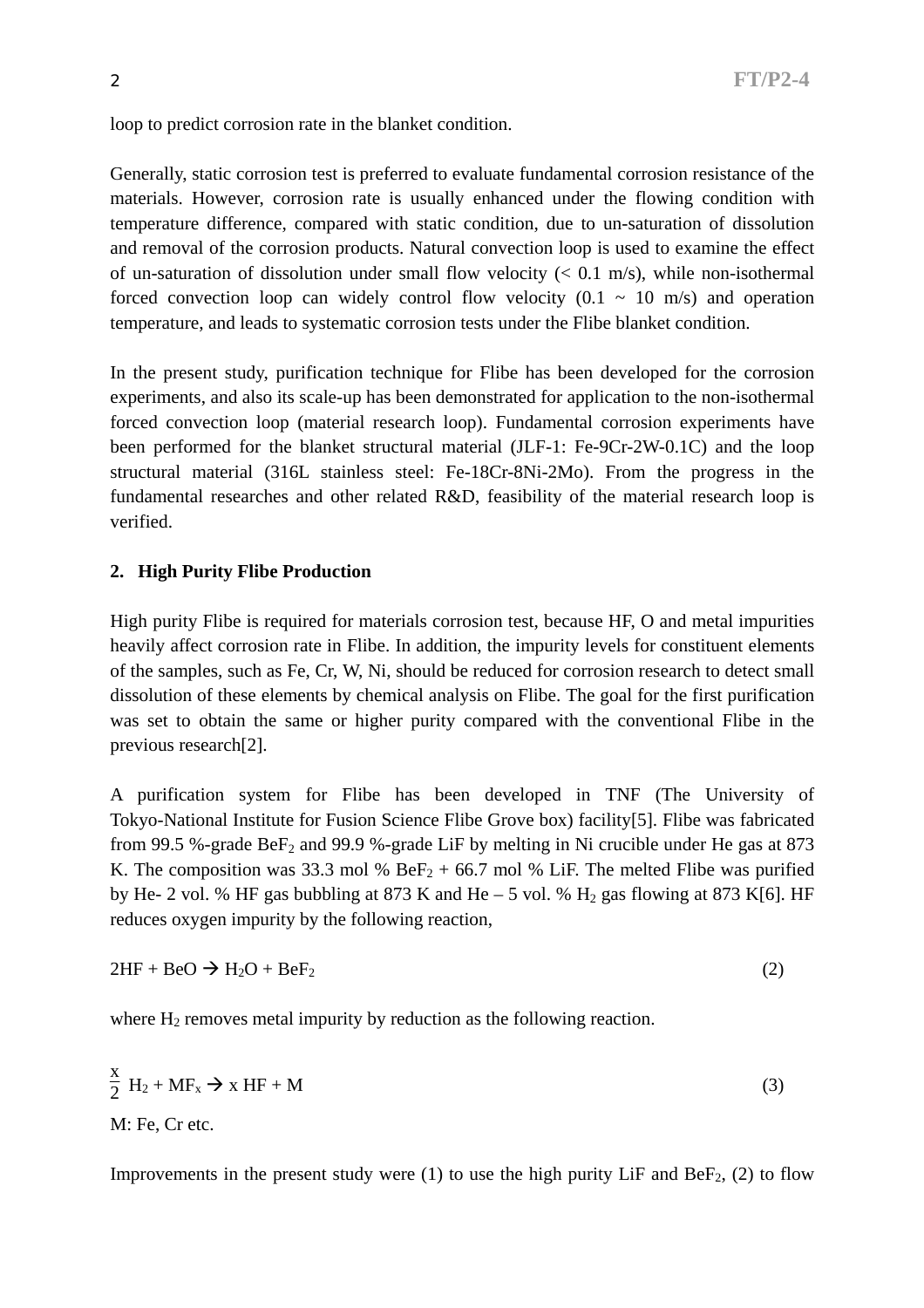$H<sub>2</sub>$  gas to the surface of melted Flibe instead of bubbling to inside, and (3) to keep low cooling rate after purification melting. (2) is expected to limit the reduction reaction at the surface of the melted Flibe, and (3) avoids convection mixture for the reduced metal (M) and the purified Flibe. Purified volume for Flibe 1 and 2 was 50 g, and then it was increased to 150 g for Flibe 3. Table I lists impurity levels of the starting materials (LiF and BeF<sub>2</sub>), purified Flibe (Flibe 1-3) and the conventional Flibe[2]. Purified volume for Flibe 1 and 2 was 50 g, and then it was increased to 150 g for Flibe 3. According to Table 1, especially Fe impurity level (4-70 mass ppm for Flibe 1-3) was successfully reduced compared with the conventional Flibe (260 mass ppm). Concentrations of Cr and W, the alloying elements to JLF-1 steel, were kept to 3-11 mass ppm and  $\lt$  1 mass ppm. The low impurity levels are suitable to detect transfer of the constituent elements for JLF-1 steel in Flibe at ppm level.

*TABLE I: IMPURITY LEVEL FOR THE STARTING MATERIALS AND FLIBE FABLICATED (unit: mass ppm).* 

| . .              | Fe             | Cr                     | W         | Ni             | Mo       | Cu     | Na   | Mg  | Al | K    | Ca  |
|------------------|----------------|------------------------|-----------|----------------|----------|--------|------|-----|----|------|-----|
| LiF              | 14             | $\overline{2}$         | $<$ $\!1$ |                |          |        | 160  | 68  | 15 | 66   | 220 |
| BeF <sub>2</sub> | 25             | ⇁                      | $\leq$    | $\overline{ }$ |          | 2      | 1800 | 210 | 12 | 4200 | 190 |
| Flibe $1(50 g)$  | $\overline{4}$ | $\mathbf{\mathcal{R}}$ |           | $\leq$ 1       |          |        | 890  | 180 | 33 |      |     |
| Flibe $2(50 g)$  | 5              | 11                     | $\leq$ 1  | 27             |          |        | 830  | 170 | 31 | 1900 | 210 |
| Flibe $3(150 g)$ | 70             |                        | ${<}1$    | 16             | $\leq$ 1 | $\leq$ |      |     |    |      |     |
| Conventional     | 260            | 16                     |           | 5              |          |        |      |     |    |      |     |

*TABLE II: CHEMICAL COMPOSITION OF JLF-1 STEEL AND 316L STAINLESS STEEL (unit: mass %).* 

|         | Fe      | ◡     | $\sim$<br>٦Π | ີ     | W    | <b>NT:</b><br>N1 | Mo   |      | Ta    | Mn   |
|---------|---------|-------|--------------|-------|------|------------------|------|------|-------|------|
| $JLF-1$ | balance | 0.09  | 0.05         | 9.00  | 1.98 |                  |      | 0.20 | 0.083 | 0.49 |
| 316L SS | balance | 0.009 | 0.56         | 17.26 |      | 12.66            | 2.05 |      |       | 1.64 |

## **3. Corrosion Test for JLF-1 Low Activation Ferritic Steel and 316L Stainless Steel 3. 1. Test Procedure**

JLF-1 steel and 316L stainless steel (316L SS) were exposed to the purified Flibe at 773-873 K for up to 2003 hr in static condition, to evaluate basic compatibility with Flibe and corrosion characteristics[7][8]. JLF-1 steel used in the present study was a 1 inch-thick plate of JLF-1 JOYO-II heat (JLF-1 LN) ferritic steel[9]. Table II shows the chemical composition of the JLF-1 steel and 316L SS. The final annealing for JLF-1 was normalizing at 1323 K for 1 hr and tempering at 1053 K for 1 hr. 316L SS was cold-rolled state. The specimen size was 15 x 10 x 1 mm for JLF-1 and 15 x 10 x 0.5 mm for 316L SS. Crucibles made from the JLF-1 and 316L SS were prepared. The size of the crucibles was 20 mm in outer diameter, 30 mm in height and 2 mm in wall thickness. 1 specimen and 3-4 g of the Flibe was set into crucible made from the same material as the specimen. Flibe 2 and 3 were used for JLF-1 test and 316L SS test, respectively. The crucibles containing the specimen and the Flibe were sealed in a stainless steel (SS304) capsule filled with high purity helium. The capsule with JLF-1 was heated up to 823 K for 2003 hr, while the one with 316L SS was heated at 773 and 873 K for 1000 hr. After exposures, the crucibles were heated again to melt and separate the Flibe from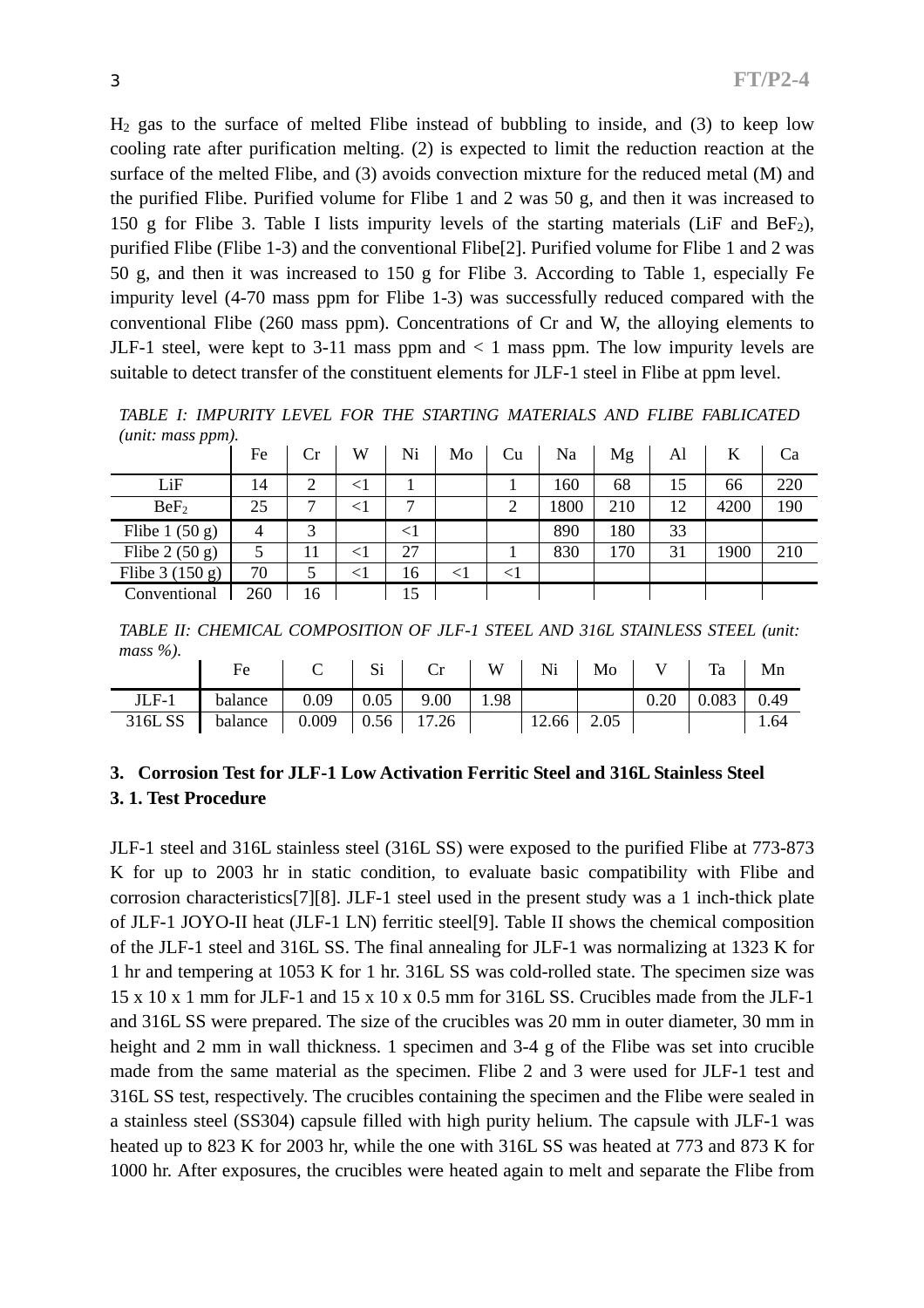the specimens and crucible. The extracted Flibe was chemically analyzed by inductively coupled plasma (ICP) - atomic emission spectroscopy (AES) or ICP- mass spectroscopy (MS). The remaining Flibe on the specimen surface was dissolved and removed by a LiCl-KCl mixture.

In order to investigate fundamental process for corrosion products formation by oxidation and fluoridation, the JLF-1 specimens were exposed to He-  $(0-1\%)$ HF gas mixture at 823 K for 2.5~100 hr. The base He gas contained moisture  $(H<sub>2</sub>O)$  and  $O<sub>2</sub>$  as impurities. The  $H<sub>2</sub>O$ and  $O_2$  concentrations were measured

| TABLE III: COMPOSITION OF HE- HF GAS           |  |  |  |  |
|------------------------------------------------|--|--|--|--|
| MIXTURE. Ratio of the number of F atom and O   |  |  |  |  |
| atom $(F/O)$ in the gas mixture is also shown. |  |  |  |  |

| Nominal<br>composition | $H_2O$<br>$\frac{0}{0}$ | O,<br>$\frac{0}{0}$ | ΗF<br>% | F/O |
|------------------------|-------------------------|---------------------|---------|-----|
| Нe                     | 0.0027                  | 0.0089              |         |     |
| He- $0.1\%$ HF         | 0.055                   | 0.0016              | 0.14    | 2.4 |
| He-1% HF               | 0.055                   | 0.0016              | 0.96    | 16  |

with Dewpoint transmitter XDT-PM-PB, Xentaur and Oxygen Analyzer DF-150, Delta F Co., respectively. HF gas was generated by reaction between  $H_2$  gas and NiF<sub>2</sub> at 873 K. HF concentration was determined by titration. Table III lists He- HF gas compositions. Concentration of  $H_2O$  and  $O_2$  in He- 0.1%HF and He- 1%HF were evaluated by the one before HF generation, since the gas analyzers are not applicable to corrosive gas.

Weight change during the exposures was measured. The corrosion products on the specimen surface were analyzed by scanning electron microscopy (SEM) and X-ray photoelectron spectroscopy (XPS).

#### **3.2. Results and Discussion**

Figure 1 shows weight change during the exposure test. In this figure, exposure atmosphere, time and temperature are indicated. For Flibe exposure tests, equivalent corrosion rates calculated from the weight loss are also given in µm/yr for specimen thickness. The weight loss of JLF-1 at 823 K was 1.5 g m-2 for 2003 hr, which is multiplied to 0.83  $\mu$ m/yr in corrosion rate. On the other hand, JLF-1 showed weight gain in the He or He- HF gas conditions. In the gas conditions, all the corrosion products were remained on the specimen surface, while the products were lost by dissolution in Flibe condition. The fundamental process for weight loss



*FIG.1. Weight Change after Corrosion Tests. Corrosion conditions were (a) 823 K x 20003 hr in Flibe for JLF-1, (b) 823 K x 100 hr for He, 25 hr for He- 0.1% HF, 2.5 hr for He- 1% HF for JLF-1, and (c) 773 K and 873 K x 1000 hr for 316L SS.* 

in Flibe is considered as formation of corrosion products shown in the He or He- HF gas, and their dissolution into Flibe. In the same way, corrosion rate for 316L SS at 773 K and 873 K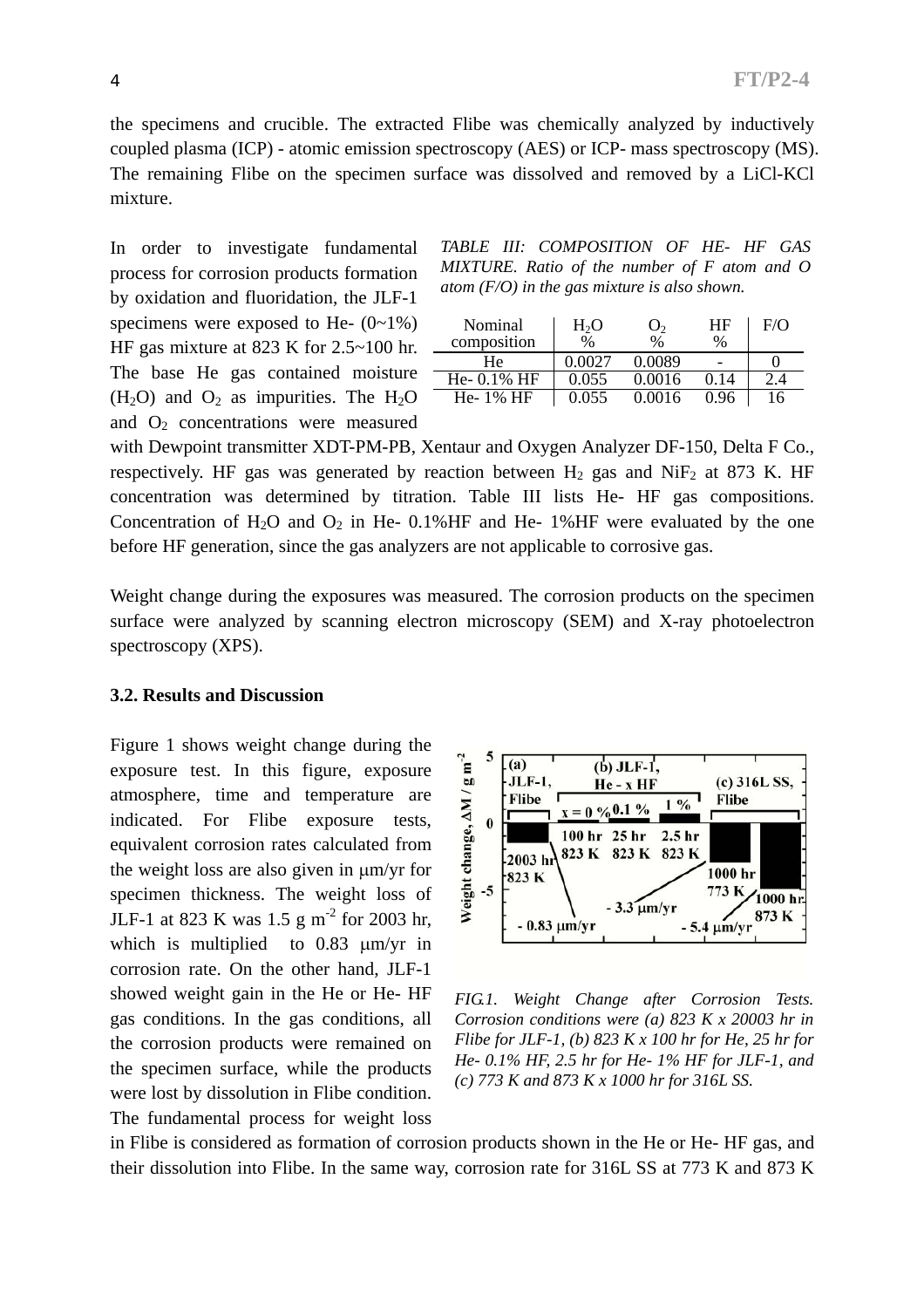was evaluated as 3.3 and 5.4  $\mu$ m/yr, respectively. The corrosion rates for both JLF-1 and 316L SS were considered as acceptable level for the structural materials.

Table IV is the results of the chemical analysis on the Flibe after exposure tests. The exposed specimen and exposure temperature are also shown in the table. From comparison between Table I and IV, dissolution of the constitute elements, Fe, Cr and W, into Flibe was indicated by increase in their element concentration in Flibe 2 after exposure test for JLF-1. Cr dissolution was larger than Fe, while W dissolution is much smaller than Fe and Cr.

|                | Fe  | Cr  | W              | Ni | Mo    | Cu | Na  | Mg  | Al | K    | Ca  |
|----------------|-----|-----|----------------|----|-------|----|-----|-----|----|------|-----|
| Flibe 2        | 270 | 340 | $\overline{2}$ | 45 |       | ◠  | 900 | 180 | 45 | 2200 | 190 |
| JLF-1, 823K    |     |     |                |    |       |    |     |     |    |      |     |
| Flibe 3        | 170 | 54  |                | 34 |       |    |     |     |    |      |     |
| 316L SS, 873 K |     |     |                |    |       |    |     |     |    |      |     |
| Flibe 3        | 160 | 530 |                | 12 | $<$ 1 |    |     |     |    |      |     |
| 316L SS, 973 K |     |     |                |    |       |    |     |     |    |      |     |

*TABLE IV: IMPURITY LEVEL AFTER EPOSURE TESTS (unit: mass ppm).* 

Figure 2 shows SEM images of the surface of the specimens before and after the exposure tests. Particles of corrosion products with various size under 1 µm were observed after exposure tests. The composition of the corrosion products on the surface was analyzed by XPS with Ar sputtering. Fig. 3 shows the typical depth profiles for the surface composition before and after Flibe exposure. Sputtering rate was  $4.87$  nm/min in SiO<sub>2</sub> and is not significantly different from other materials, so that 30 min sputtering should be equivalent to about 150 nm in depth from the surface. Intensity of O and F near the specimen surface was increased during exposure to Flibe, compared with the specimen before exposure. The main compounds of the corrosion products are thought to be oxide and fluoride. Figure 4 shows the results of detailed XPS analysis on the chemical state of Fe and Cr in the pure materials (pure Fe, Fe<sub>2</sub>O<sub>3</sub>, FeF<sub>3</sub>, Cr, Cr<sub>2</sub>O<sub>3</sub>, CrF<sub>3</sub>), and corrosion products at the position indicated by the dashed line in Fig. 3. In the measurement for the pure materials (Figs. (a) and (b)), peak energies of 2p orbit electrons were determined for the metal, oxide and fluoride of Fe and Cr. Peak profiles were also determined by Gauss-Lorentz fitting with the profile for metal Pt, which is used as the standard material with only metal state, because Pt is never oxidized even in the air. For the photoelectron intensity curves for the corrosion products (Figs. (c) and (d)),



*FIG.2. Surface Morphology (a) before the Exposure Tests, (b) after Flibe Exposure for 2003 hr, (c) He Gas for 100 hr, (d) He- 0.1% HF Gas for 25 hr and (e) He- 1% HF Gas for 2.5 hr. Exposure temperature was 823 K for all the tests.*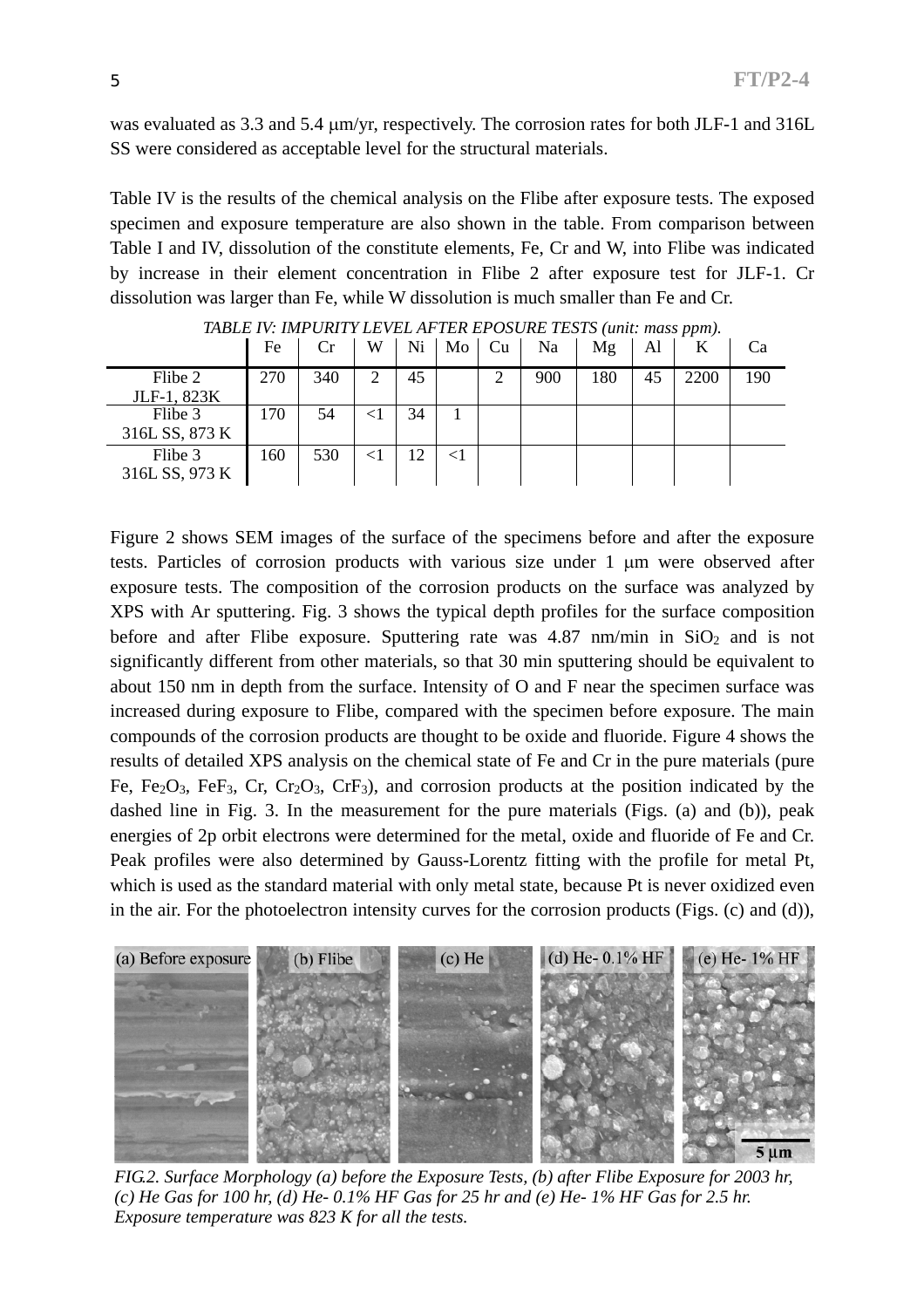peak separation was conducted by using the peak energy and the peak profile obtained in Figs. (a) and (b). Table V lists the ratio of the cross section enclosed by the separated peak for  $2p_{3/2}$  electron in Fig. (c) and (d), which is considered as the ratio of chemical state in the corrosion products. Metal state Fe, however, is thought to be in the steel matrix because the Flibe exposure specimen surface was not fully covered with the corrosion products, though the one of He- 1%HF specimen was completely covered. The ratio of  $Fe<sub>2</sub>O<sub>3</sub>$  and  $FeF<sub>3</sub>$  state in the corrosion products on the Flibe exposure specimen may be larger than the estimation in Table V.

It is said that oxidation was more dominant than fluoridation for both Fe and Cr even in He- 1%HF gas, where F atom concentration was 16 times larger than O atom in the atmosphere. Most of weight gain shown in Fig. 1 might be caused by oxide formation, and then weight gain attributed to its dissolution into Flibe. Especially, only oxide was detected for Cr state in Fig. 4 (d) in both Flibe and He- 1%HF gas condition. Selective dissolution of Cr into Flibe indicated in Table IV might be induced by such strong oxidation of Cr. Unfortunately, oxygen impurity concentration in Flibe is not available,



*FIG.3. Depth Profile of the Intensity of Photoelectron. Sputtering rate was 4.87 nm in SiO2.*

however the level should be around 560 mass ppm, which is the one in conventional Flibe produced by the same HF purification process as shown by Eq. (2). Possible impurity source is contamination of  $H_2O$  and  $O_2$  from the atmosphere. Oxygen impurity control will be important in Flibe blanket system, in addition to REDOX control (Eq. (1)) reducing HF impurity concentration.

## **4. Material Research Loop Design and Related R&D**

Non-isothermal forced convection loop, Material Research Loop, was designed to investigate the effect of flow velocity  $(3{\sim}10 \text{ m/s})$  and temperature difference  $(100 \text{ K})$  in the blanket condition. Figure 5 show a bird-eye view of Material Research Loop and its specifications. Key issues for the loop construction were identified as (1) development of components, such as valve, flow meter and impurity censor for HF and O, which can work in Flibe, (2)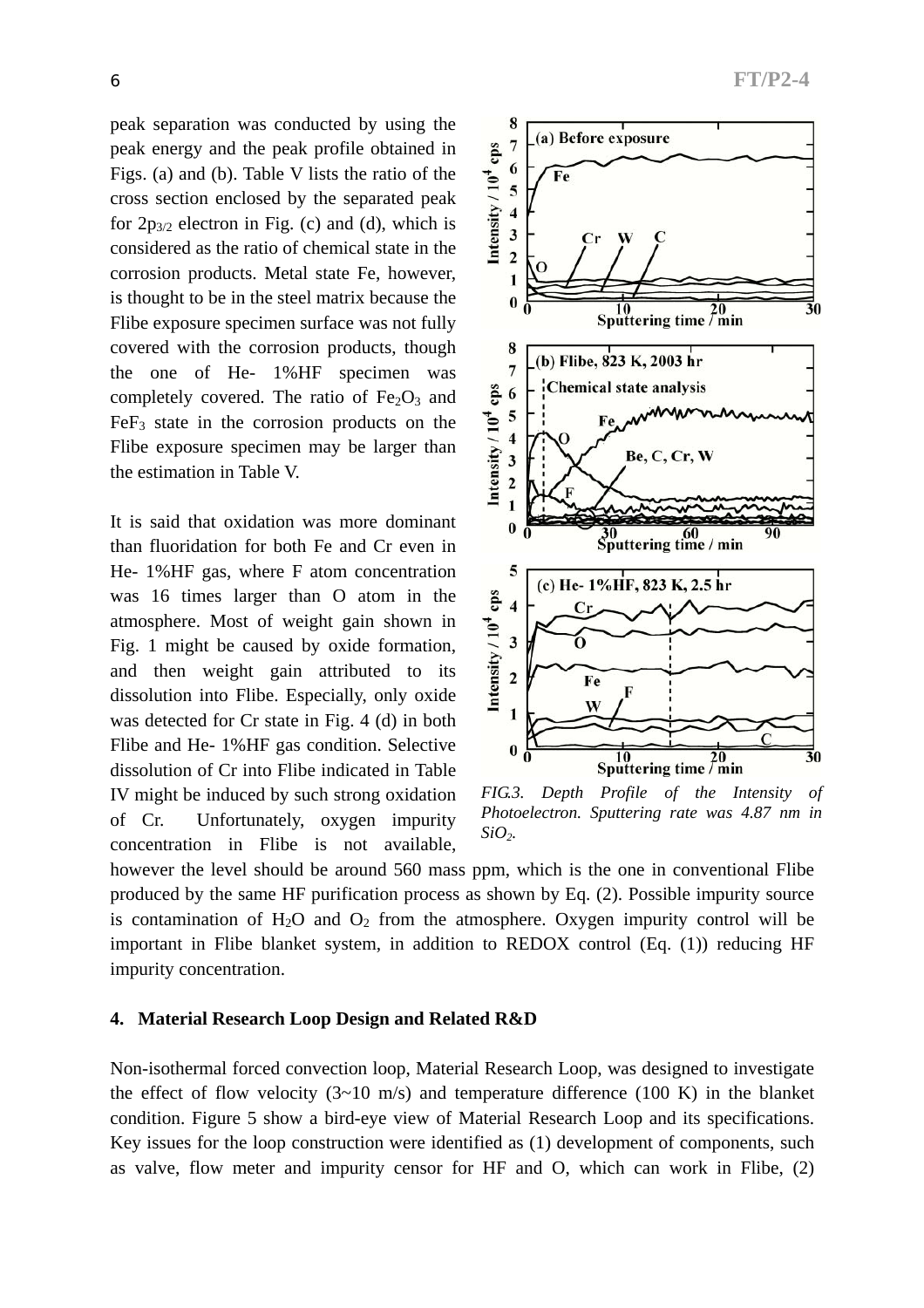

*FIG. 4. Photoelectron Intensity for the Pure Materials, (a) Pure Fe, Fe<sub>2</sub>O<sub>3</sub>, FeF<sub>3</sub>, (b) Pure Cr, Cr<sub>2</sub>O<sub>3</sub>, CrF3, and for (c), (d) the Corrosion Products at the Position Indicated by Dashed Line in Fig. 3. Chemical state was analyzed for Fe and Cr in Figs. (c) and (d) by peak separation with the peak profiles obtained in Figs. (a) and (b).* 

*TABLE V: RATIO OF CHEMICAL STATE IN THE CORROSION PRODUCTS. (unit: atomic %)* 

| Element      |       | Fе                             |                  |                          |                        |                                                      |  |
|--------------|-------|--------------------------------|------------------|--------------------------|------------------------|------------------------------------------------------|--|
| <b>State</b> | Matal | Fe <sub>2</sub> O <sub>3</sub> | FeF <sub>3</sub> | Metal                    | $\mathrm{Cr_{2}O_{3}}$ | $\mathcal{L}_{\mathbf{r}}$ $\mathbf{F}_{\mathbf{r}}$ |  |
| Flibe        | 44    | 39                             |                  | $\overline{\phantom{0}}$ | 100                    | -                                                    |  |
| He-1% HF     | -     | 94                             |                  | $\overline{\phantom{a}}$ | 100                    | -                                                    |  |

estimation of corrosion rate for 316L SS and (3) large scale  $(> 200 \text{ kg})$  production of Flibe. For (1), a valve sample was fabricated, and fatigue test for open and close is undergoing. Ultra-sonic flow meters and orifice flow meters for liquid metal, such as Na and Pb-Bi, are thought to be utilized to Flibe conditions. For an ultra-sonic measurement, the acoustic property of Flibe-316L SS system is being investigated. A hydrogen impurity censor using proton conductor was developed and has already been demonstrated in liquid aluminum [10]. For (2), corrosion rate of 316L SS is applicable to the structural material. Natural convection loop has been



*FIG. 5. Material Research Loop and Its Specifications.*